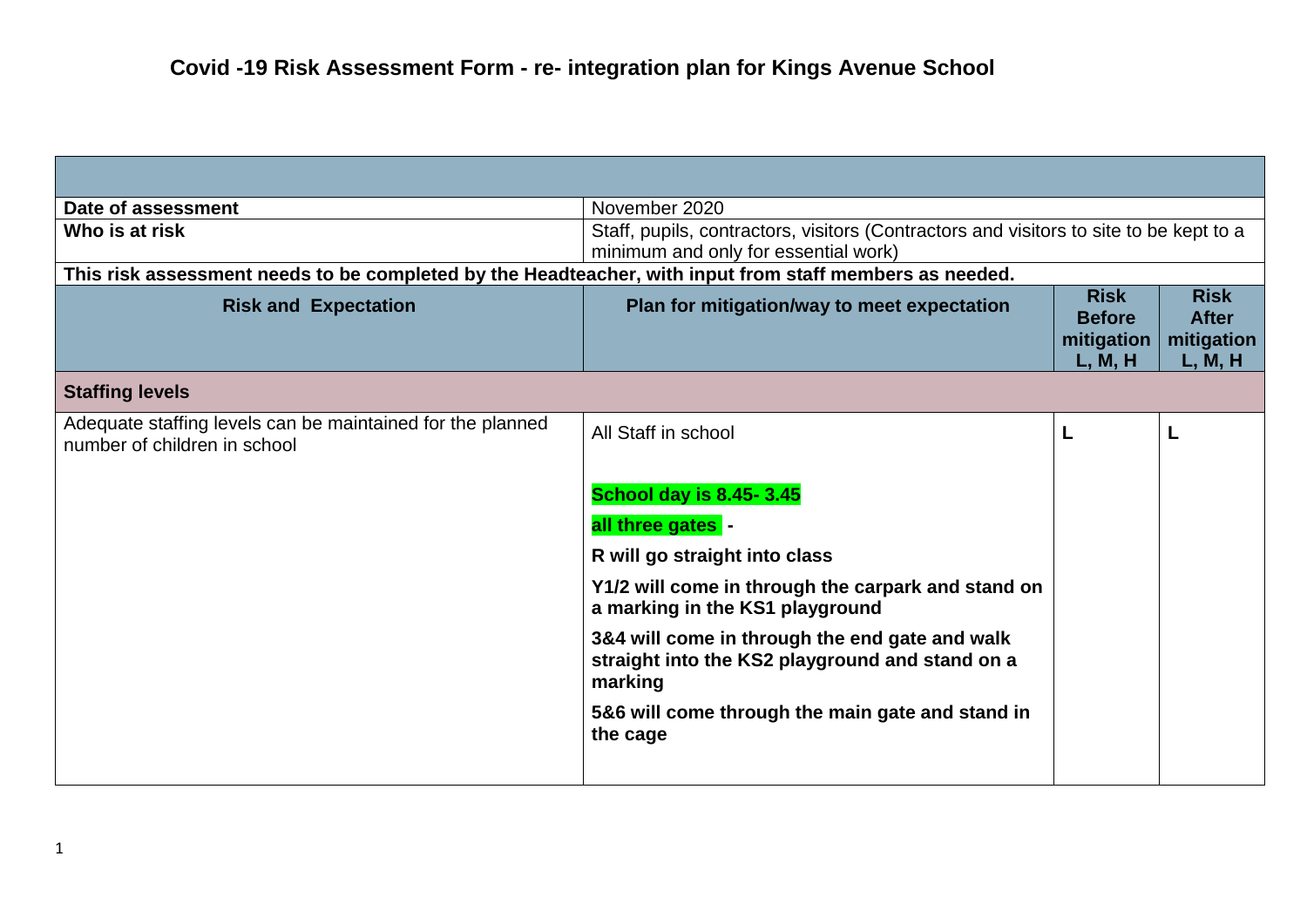| There is a DSL, First Aider and Health and Safety Lead on<br>site at all times and staff know who these staff members are. | We have deputies for all of these posts if anyone is<br>absent                                                                                           | L |   |
|----------------------------------------------------------------------------------------------------------------------------|----------------------------------------------------------------------------------------------------------------------------------------------------------|---|---|
| Staff with set groups of children to minimise contact with<br>others                                                       | Children will be grouped into bubbles of year groups or<br>key stage (EYFS and Key stage 1 is only 60 children).                                         | L | L |
|                                                                                                                            | Each bubble will have its own staff and playground.<br>We will Minimise contact between individuals and<br>maintain social distancing wherever possible. |   |   |
|                                                                                                                            | Bubbles are;                                                                                                                                             |   |   |
|                                                                                                                            | <b>EYFS, Y1&amp;2</b>                                                                                                                                    |   |   |
|                                                                                                                            | Y <sub>3</sub>                                                                                                                                           |   |   |
|                                                                                                                            | Y4                                                                                                                                                       |   |   |
|                                                                                                                            | Y <sub>5</sub>                                                                                                                                           |   |   |
|                                                                                                                            | <b>Y6</b>                                                                                                                                                |   |   |
|                                                                                                                            | Staff in each bubble will not work in other bubbles<br>unless absolutely necessary and authorised by the HT                                              |   |   |
|                                                                                                                            | The music and PE teacher will teach across the school<br>and socially distance                                                                           |   |   |
|                                                                                                                            | The executive team will move around the school in<br>every classroom and socially distance                                                               |   |   |
| Staff must maintain 2 m from all adults. They must not touch<br>another adult in any way.                                  | Social distancing at all times                                                                                                                           |   |   |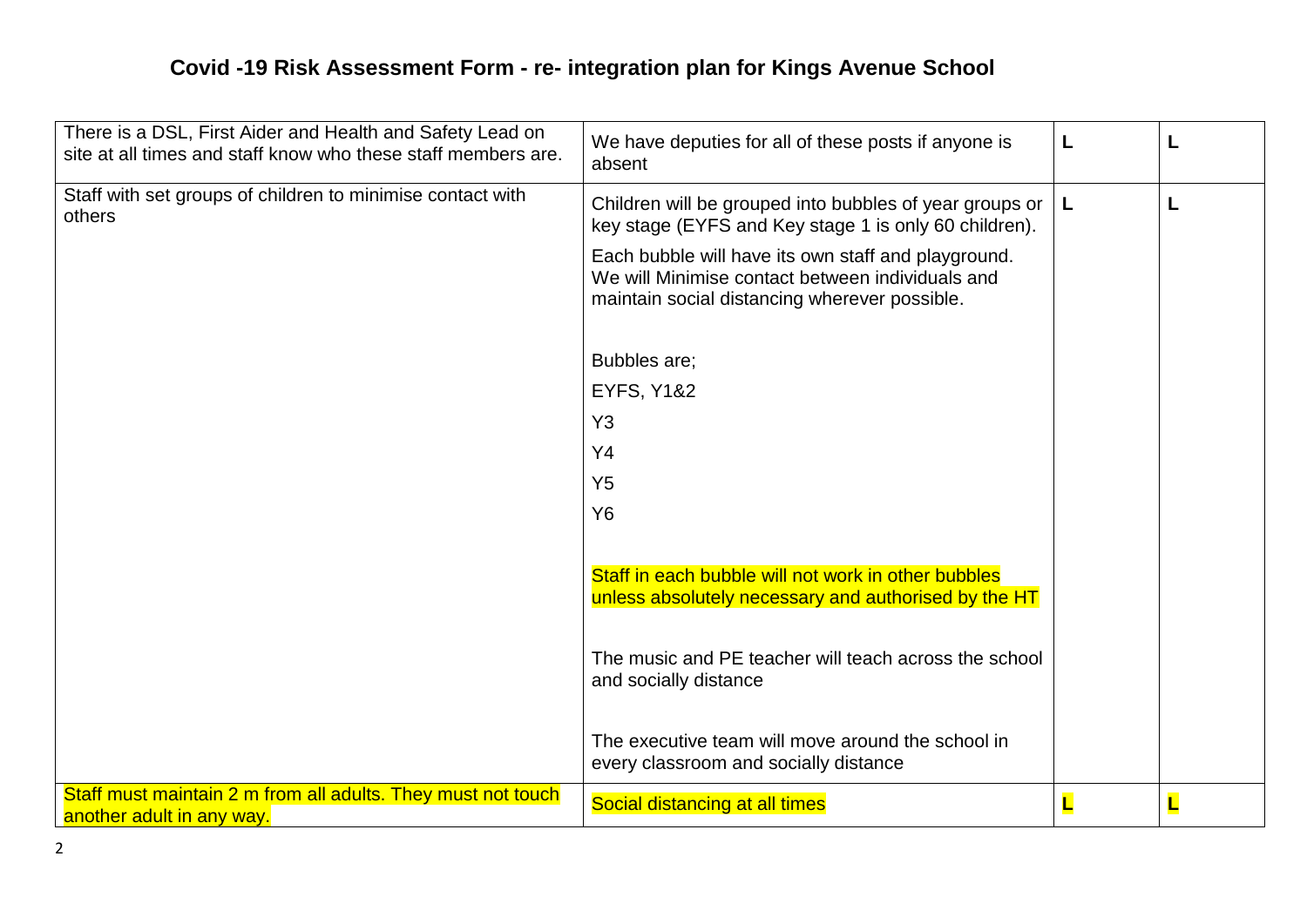|                                                                                                                                                                                                            | No car sharing, staff not to sit together on public<br>transport, staff room closed.                                                                                                                                                       |   |  |
|------------------------------------------------------------------------------------------------------------------------------------------------------------------------------------------------------------|--------------------------------------------------------------------------------------------------------------------------------------------------------------------------------------------------------------------------------------------|---|--|
| Individual risk assessments need to be completed for any<br>pupils returning with specific need/care to establish whether<br>the placement can be facilitated safely                                       | Risk assessment for individual pupils, liaison with<br>parents about best place for pupils during this period.<br>(pupils with medical needs, who are shielding adults in<br>their home).                                                  | M |  |
| Training for staff on Health and Safety to be completed prior<br>to re-opening of school                                                                                                                   | https://www.virtual-college.co.uk/courses//prevent-covid-19-<br>free-training                                                                                                                                                              | L |  |
| <b>Vulnerable staff</b>                                                                                                                                                                                    |                                                                                                                                                                                                                                            |   |  |
| Staff showing symptoms of the virus to be given sufficient<br>time off to recover following illness in addition to the<br>quidelines on self-isolation                                                     | Would stay in touch with staff and ensure they are fully<br>ready to return to work.                                                                                                                                                       | L |  |
| All GOV.UK guidance to be followed regarding isolation,<br>distancing, and hygiene                                                                                                                         | https://www.gov.uk/government/publications/coronavirus-<br>covid-19-implementing-protective-measures-in-education-<br>and-childcare-settings/coronavirus-covid-19-implementing-<br>protective-measures-in-education-and-childcare-settings | L |  |
| School SLT to liaise with any staff members who are anxious<br>or struggling to readjust and an individual risk assessment be<br>completed                                                                 | Individual risk assessment to be carried out for staff<br>finding it difficult to adjust                                                                                                                                                   | L |  |
| engage with the NHS Test and Trace process<br>manage confirmed cases of coronavirus (COVID-19)<br>amongst the school community<br>contain any outbreak by following local health<br>protection team advice | Work closely with Lambeth and follow procedure                                                                                                                                                                                             | L |  |
| Risk of increased transmission of virus due to journeys to and from school                                                                                                                                 |                                                                                                                                                                                                                                            |   |  |
| Staff and pupils to travel on foot, bicycle, motorcycle or own<br>car                                                                                                                                      | Write to parents encouraging them to travel on foot etc<br>rather than use public transport.                                                                                                                                               | M |  |
| No car sharing apart from with members of own household                                                                                                                                                    |                                                                                                                                                                                                                                            | L |  |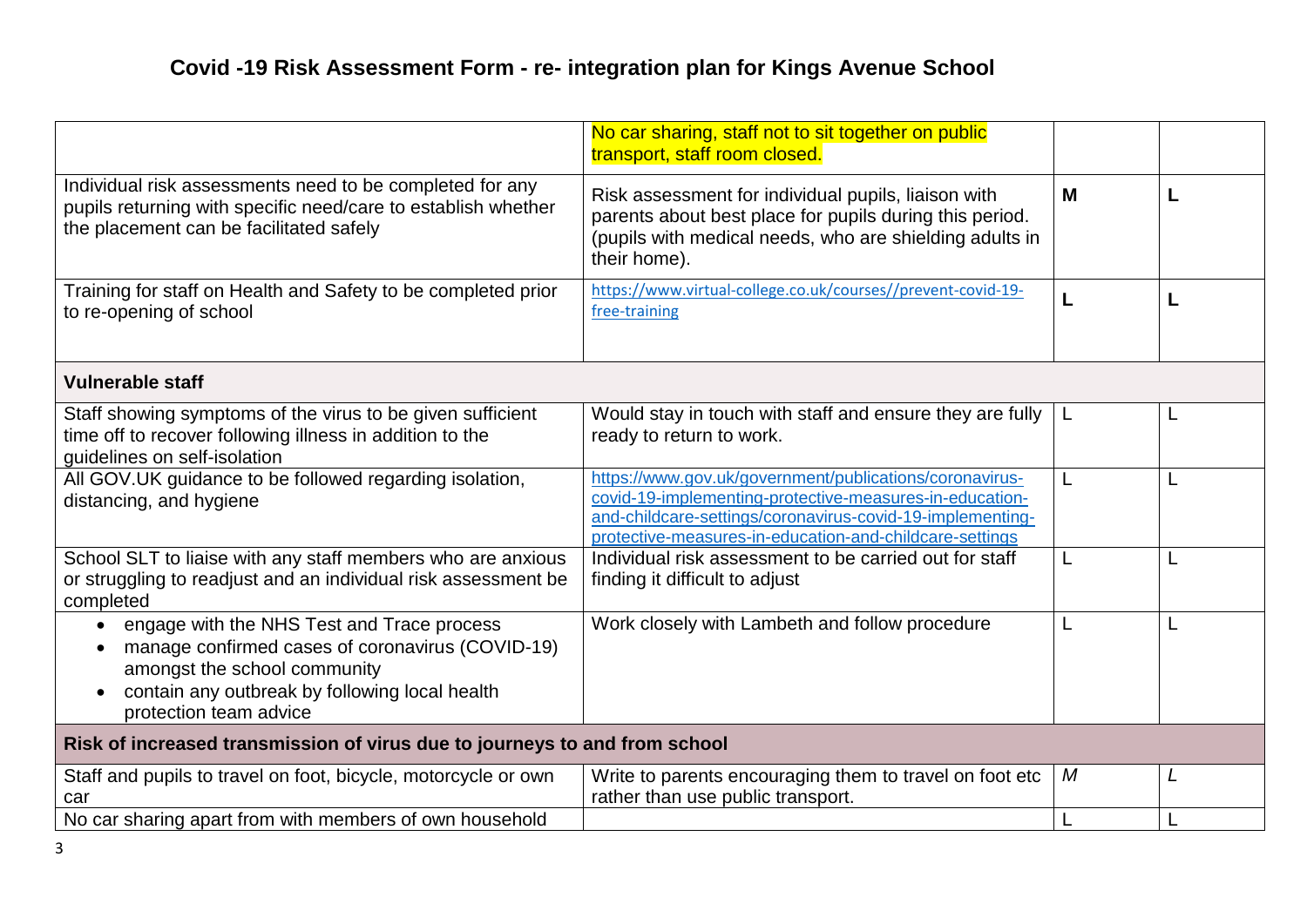| No use of taxis                                                                                                                  |                                                                 |                         |   |
|----------------------------------------------------------------------------------------------------------------------------------|-----------------------------------------------------------------|-------------------------|---|
| No use of public transport unless social distancing is possible                                                                  | Arrange different times to come into work outside of            | M                       | M |
|                                                                                                                                  | rush hour. Any staff arriving by public transport wash          |                         |   |
|                                                                                                                                  | hands thoroughly before entering classrooms.                    |                         |   |
| Parents and carers to be encouraged not to linger at the                                                                         | Staff outside reminding parents to leave and go home            | M                       | M |
| school gate and for only one parent/carers to drop off/collect                                                                   | no chatting outside school. Write to parents to remind<br>them. |                         |   |
|                                                                                                                                  |                                                                 |                         |   |
| Risk of transmission through staff and pupils and others entering school building from outside and leaving at the end of the day |                                                                 |                         |   |
| All entrances to school to be used to minimise contact                                                                           | All children through the Main gate. Nursery/Reception           | M                       |   |
| between small class groups                                                                                                       | Year 1 and Year 6 then go through separate entrances            |                         |   |
| Set entrances for set groups established                                                                                         | to their classrooms through main gate. Path split with          |                         |   |
|                                                                                                                                  | designated direction.                                           |                         |   |
|                                                                                                                                  |                                                                 |                         |   |
| All pupils and staff to sanitise/wash hands on arrival                                                                           | Supervised washing of hands. Use of hand soap. All              | M                       |   |
|                                                                                                                                  | classrooms equipped with soap dispensers and<br>towels.         |                         |   |
| Mark out/signpost 2m/one-way systems for social distancing                                                                       | Entrance paths marked. 1 metre distancing spots for             | H                       | L |
| on paths into school, corridors                                                                                                  | children outside classes                                        |                         |   |
|                                                                                                                                  |                                                                 |                         |   |
| Risk of transmission through activities on site                                                                                  |                                                                 |                         |   |
| Communal gatherings to be suspended until after pandemic                                                                         | <b>All cancelled</b>                                            | H                       | L |
| (ie assemblies, sports events, concerts, etc)                                                                                    |                                                                 |                         |   |
| Everyone in the building to socially distance as much as                                                                         | <b>Staffroom closed</b>                                         | $\mathbf{H}$            | L |
| possible; areas where this is not possible should be closed off                                                                  | Meetings are to be held in large rooms with doors and           |                         |   |
| or used by limited staff (eg small shared offices/ narrow                                                                        | windows open or vitually                                        |                         |   |
| corridors etc)<br>Children to be taught safe distancing and any new evacuation                                                   | Procedures to be taught to children. Evacuation                 | H                       | L |
| procedures                                                                                                                       | practised                                                       |                         |   |
| Cleaners to clean all areas used at least daily                                                                                  | Daily cleaning including all handles using disinfectant         | $\overline{\mathsf{H}}$ | M |
|                                                                                                                                  | - fixed play equipment after each group. Deep clean of          |                         |   |
|                                                                                                                                  | classrooms, offices and other areas on Wednesday.               |                         |   |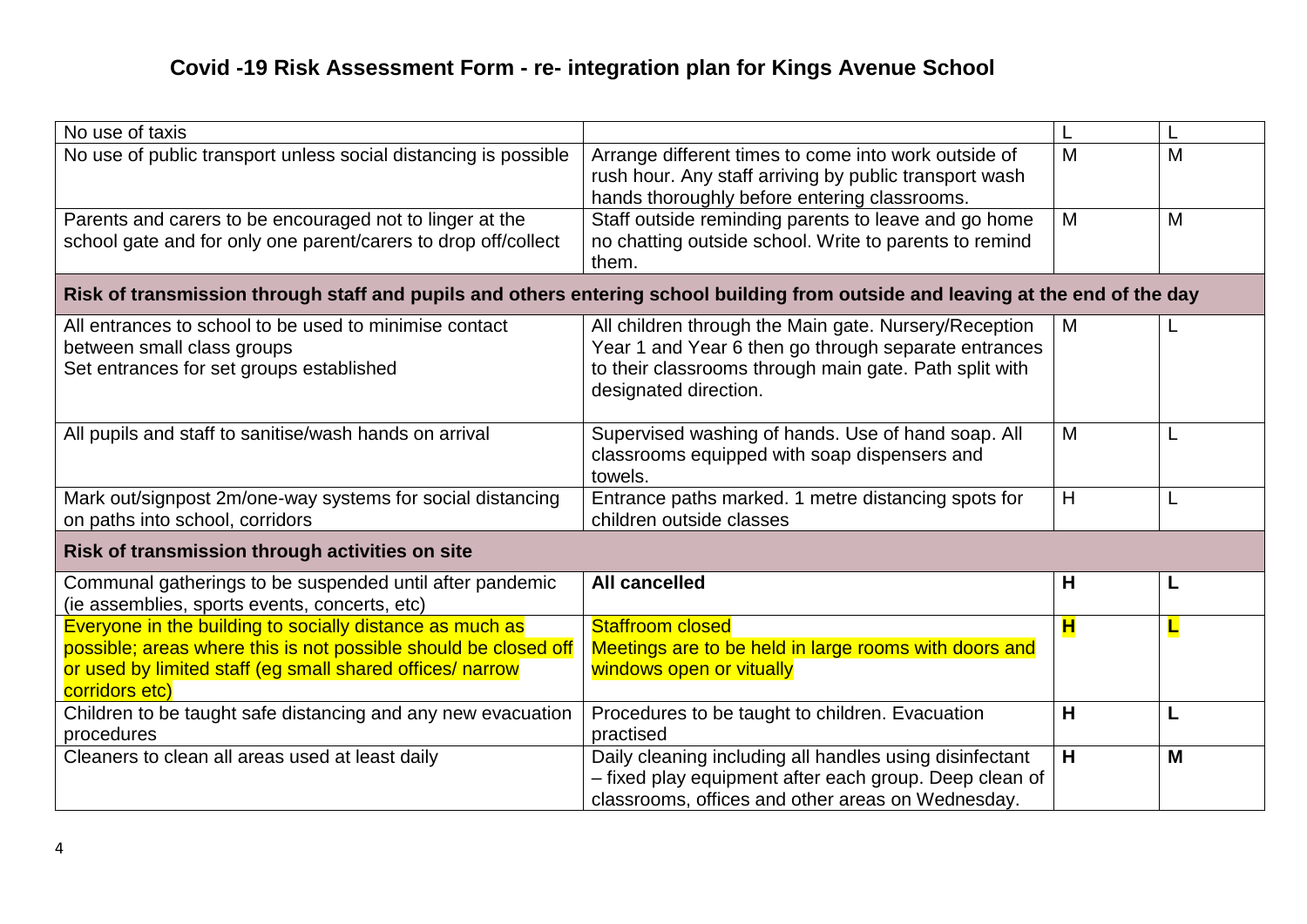| Clear expectations for regular wiping and cleaning throughout<br>the day                                                                                                                               | Clean laptops and equipment after use. Equipment<br>cleaned at end of day.                                                                                                 | M                       |   |
|--------------------------------------------------------------------------------------------------------------------------------------------------------------------------------------------------------|----------------------------------------------------------------------------------------------------------------------------------------------------------------------------|-------------------------|---|
| Premises staff - bannisters, door handles, taps etc<br>School staff -classroom equipment                                                                                                               | During day toilets, handle cleaned<br>All guidance regarding removal of soft furnishings<br>removed from EYFS                                                              |                         |   |
| Communicate importance of regular washing of clothes -<br>daily if possible - and cleaning of other items bought onto site                                                                             | Letter to parents re personal hygiene                                                                                                                                      | M                       |   |
| Admin offices should only be used by admin staff with 2m<br>distancing                                                                                                                                 | Move desks apart – work at home where possible.<br>Office closed to parents.                                                                                               | M                       |   |
|                                                                                                                                                                                                        | Classroom                                                                                                                                                                  |                         |   |
| That should include seating pupils side by side and facing<br>forwards, rather than face to face or side on, and might<br>include moving unnecessary furniture out of classrooms to<br>make more space | TIME ALLOCATED inset day 1<br>Children will sit in twos, facing the front. There must<br>be space for the teacher to walk around the room and<br>engage with all children. | L                       |   |
| Handwashing/sanitising station outside each classroom and<br>regular handwashing to be observed throughout the day and<br>Before and after lunch<br>After coughing or sneezing                         | Soap purchased all children supervised whilst hand<br>washing, on entry before and after lunch before going<br>home.                                                       | L                       |   |
| Tissue station in each classroom with plastic bag lined bin for<br>disposal of tissues. Plastic bag to be replaced at least daily                                                                      | Tissues and bin available – make sure bins have lids                                                                                                                       | M                       |   |
| Good hygiene expectations are clearly displayed and taught<br>regularly                                                                                                                                | Part of planning and reintegration into school. Children<br>have good understanding of how to wash hands<br>without causing anxiety                                        | M                       |   |
| Cleaning wipes/materials available for class equipment                                                                                                                                                 | Disinfectant wipes have been purchased for each<br>class, along with disinfectant spray.                                                                                   | M                       | L |
| Windows to be open as far as possible to ensure sufficient<br>ventilation                                                                                                                              | Premises staff open all windows in the morning                                                                                                                             | $\overline{\mathsf{M}}$ |   |
| Doors to be left open as far as possible - consider fire risk- to<br>minimise use of handles                                                                                                           | Leave doors open to avoid touching of handles                                                                                                                              | $\overline{\mathsf{M}}$ |   |
| <b>Outside Learning</b>                                                                                                                                                                                |                                                                                                                                                                            |                         |   |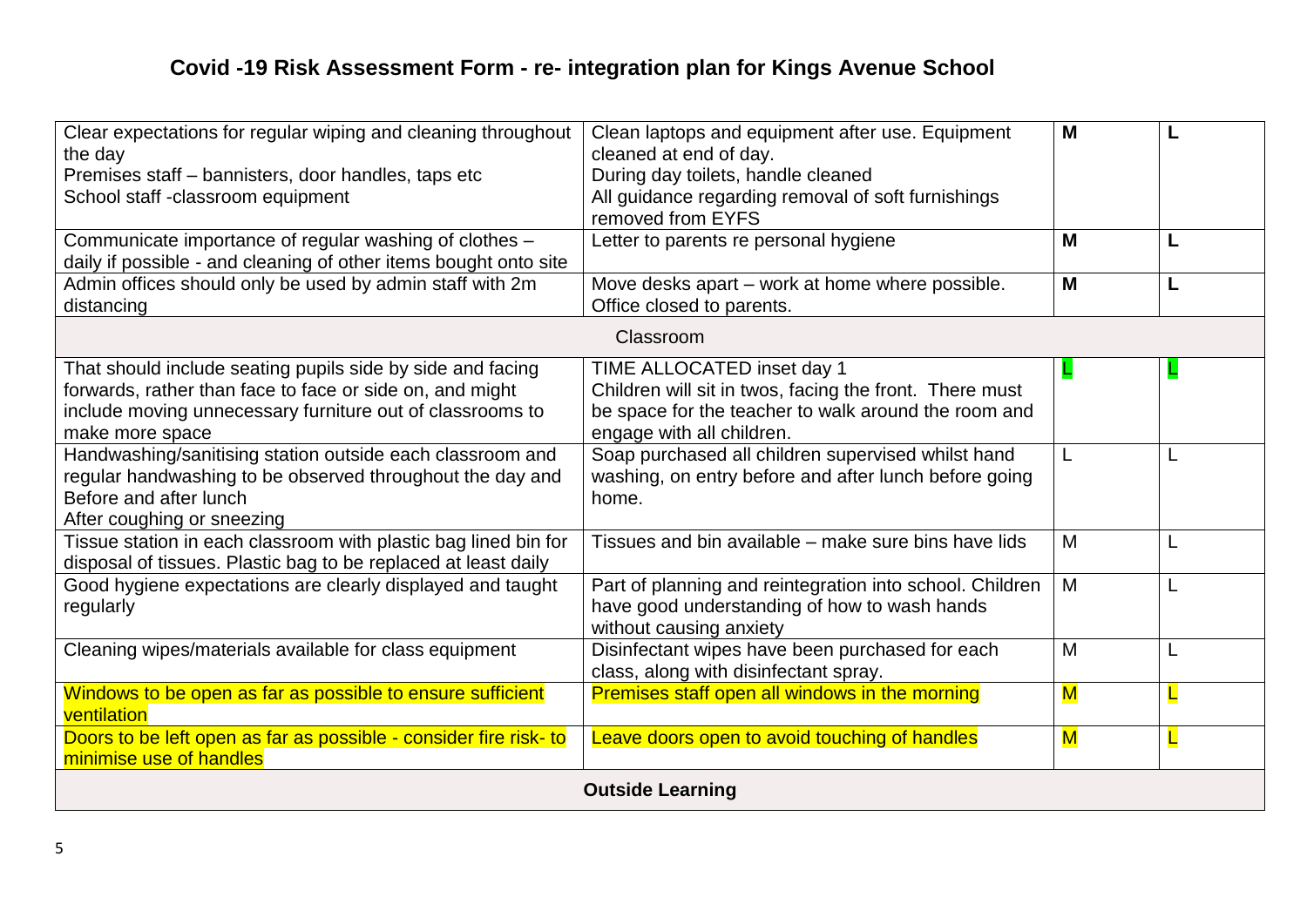| Clear timetabling of outside space to ensure class units      | The class bubble has timetable for outside area and  | M                       |  |
|---------------------------------------------------------------|------------------------------------------------------|-------------------------|--|
| remain as one                                                 | play areas so no interaction with other groups       |                         |  |
| Outside space to be zoned to ensure best use                  | Zones clearly identified ball court, KS1 playground, | M                       |  |
|                                                               | KS2 Playground and EYFS area.                        |                         |  |
| Outside learning to take place as often as possible           | All bubbles timetables for outdoor learning          | L                       |  |
| No use of fixed outdoor play equipment                        | Fixed outdoor play equipment used washed down with   | M                       |  |
|                                                               | disinfectant jet wash once group has used.           |                         |  |
| No sharing of small outdoor equipment - only plastic and      | None used                                            | H                       |  |
| wipe/washable equipment to be used and this needs to be       |                                                      |                         |  |
| cleaned after each use                                        |                                                      |                         |  |
| Any outside tables need to be cleaned after any use           | Use disinfectant spray                               | M                       |  |
| All to wash/sanitise hands when entering building after       | Wash hands when entering school - supervised         | H                       |  |
| outside learning                                              |                                                      |                         |  |
|                                                               |                                                      |                         |  |
| Movement around the school/ Breaktimes                        |                                                      |                         |  |
| Movement to and from classrooms to be kept to a minimum       | Leave and enter classroom from outside door          | $\overline{\mathsf{M}}$ |  |
| Breaktimes and entry and exits to be staggered to avoid class | All breaks staggered so no bubble interacts with     | H                       |  |
| units meeting                                                 | another                                              |                         |  |
| Use of toilets to be staggered and monitored to ensure they   | Teach pupils maximum number allowed in toilets and   | H                       |  |
| do not become overcrowded.                                    | waiting routine so not to block corridors etc. Only  |                         |  |
|                                                               | allocated toilets will be available for each group.  |                         |  |
|                                                               | Lunchtime                                            |                         |  |
|                                                               |                                                      |                         |  |
| Lunchtime to be staggered                                     | <b>TIMETABLE</b>                                     | H                       |  |
| Tables to be wiped between each class unit                    | Disinfectant spray and disinfectant wipes will be    | M                       |  |
|                                                               | available.                                           |                         |  |
| Consider allocation of a Midday Meals Supervisor to a class   | MMS staff allocated to bubblesand stays with groups  | H                       |  |
| unit                                                          | during lunchtime                                     |                         |  |
|                                                               | All MDS to war face coverings                        |                         |  |
|                                                               | All cooks to wear face covering                      |                         |  |
| Packed lunch boxes are only handled by child to whom they     | Parent encouraged to have school meals - if bringing | M                       |  |
| belong. All waste is taken home                               | food from home must be in disposable bag             |                         |  |
| Children use own water bottle that only they handle.          | Water bottle with their name clearly displayed       | M                       |  |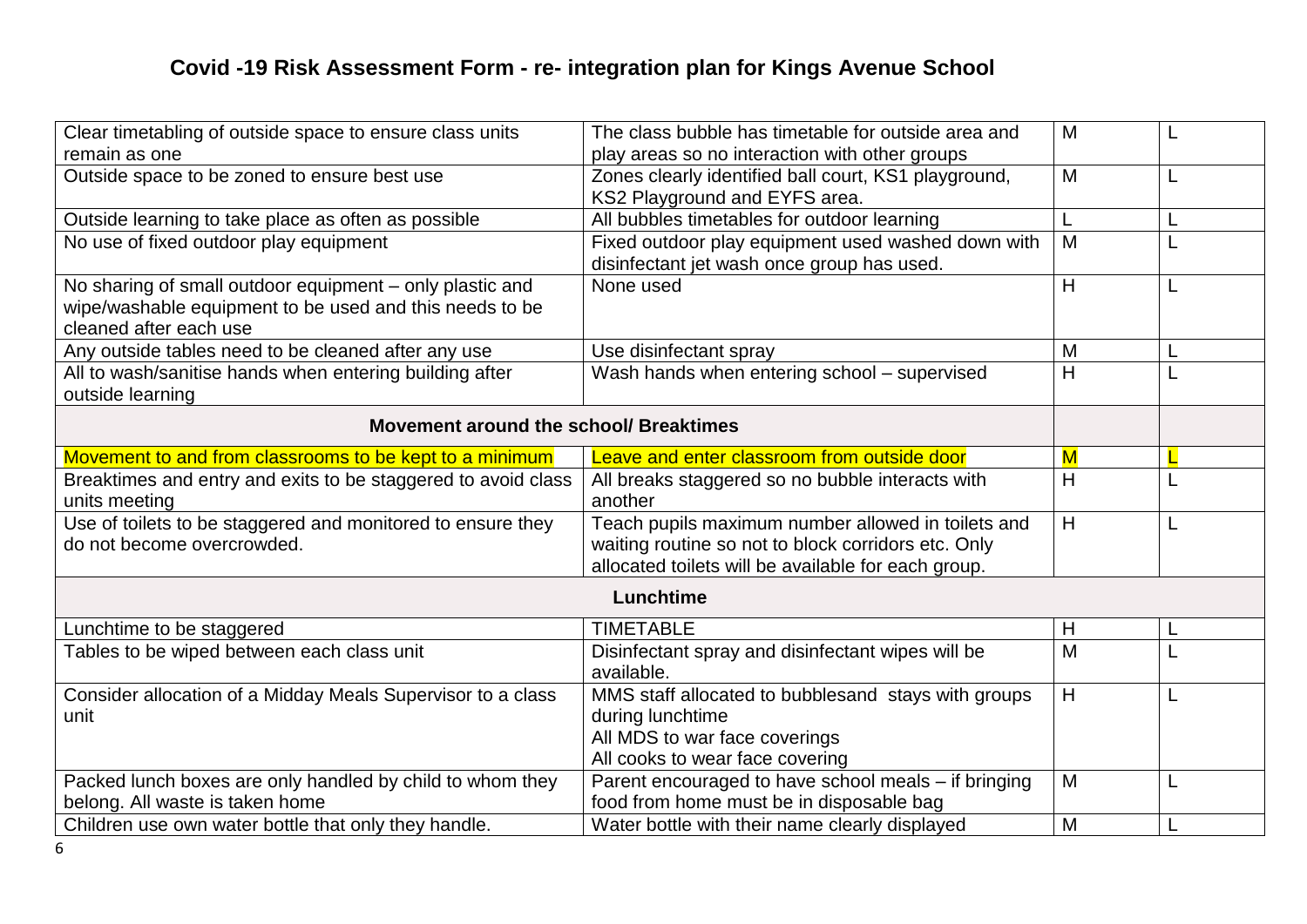| Use of PPE                                                                                                                                                                                                                                           |                                                                                                                                                            |   |   |
|------------------------------------------------------------------------------------------------------------------------------------------------------------------------------------------------------------------------------------------------------|------------------------------------------------------------------------------------------------------------------------------------------------------------|---|---|
| PPE to be used for all first aid and if a child becomes unwell                                                                                                                                                                                       | PPE kept in office and used for first aiders                                                                                                               | H | M |
| Disposable PPE to be used only once and securely disposed<br>of following use in a plastic bin bag                                                                                                                                                   | Disposed of carefully in bins and taken outside                                                                                                            | H | M |
| Staff delivering first aid to be aware of safe use of and<br>disposal of PPE                                                                                                                                                                         | Training of staff in use of PPE before returning to<br>school                                                                                              | H | M |
| <b>First Aid/ill child</b>                                                                                                                                                                                                                           |                                                                                                                                                            |   |   |
| Only qualified first aiders to deliver first aid                                                                                                                                                                                                     | <b>Identified first aiders</b>                                                                                                                             | M |   |
| Identify a room that sick pupils can be kept in until parents<br>come to collect them, ideally with:<br>A door you can close<br>A window you can open for ventilation<br>A separate bathroom they can use (either attached to the<br>room or nearby) | Ensure that the first aid room is thoroughly cleaned<br>when a child who is unwell leaves. No staff to enter the<br>room apart from first aider using PPE. | H | M |
| Staff need to wash their hands thoroughly after contact with<br>an ill child                                                                                                                                                                         | Regular hand washing and training                                                                                                                          | H |   |
| A face shield should be used if there is any risk of a splash to<br>the face from coughing spitting or vomiting                                                                                                                                      | Shield has to be used for children when displaying<br>symptoms                                                                                             | H | L |
| There is a clear plan in place following any diagnosis of Covid<br>-19 within school - this follows government guidance                                                                                                                              | Displayed in Office - any symptoms from staff or<br>pupils in the bubble all are sent home until test for<br>covid has been carried out.                   | Η | M |
| <b>Premises Checks</b>                                                                                                                                                                                                                               |                                                                                                                                                            |   |   |
| Building regularly inspected for Health & Safety                                                                                                                                                                                                     | See fortnightly paperwork re Health & Safety walks                                                                                                         | M |   |
| Water systems are operational and flushed                                                                                                                                                                                                            | Building has been in use and all water facilities are<br>continuously flushed                                                                              |   |   |
| Security and fire systems functional                                                                                                                                                                                                                 | Regular monitoring of security and fire system                                                                                                             |   |   |
| Deliveries to site                                                                                                                                                                                                                                   | Signs on delivery gates and monitored by PO                                                                                                                |   |   |
| Playground and playground equipment checked                                                                                                                                                                                                          | See playground checks list                                                                                                                                 |   |   |